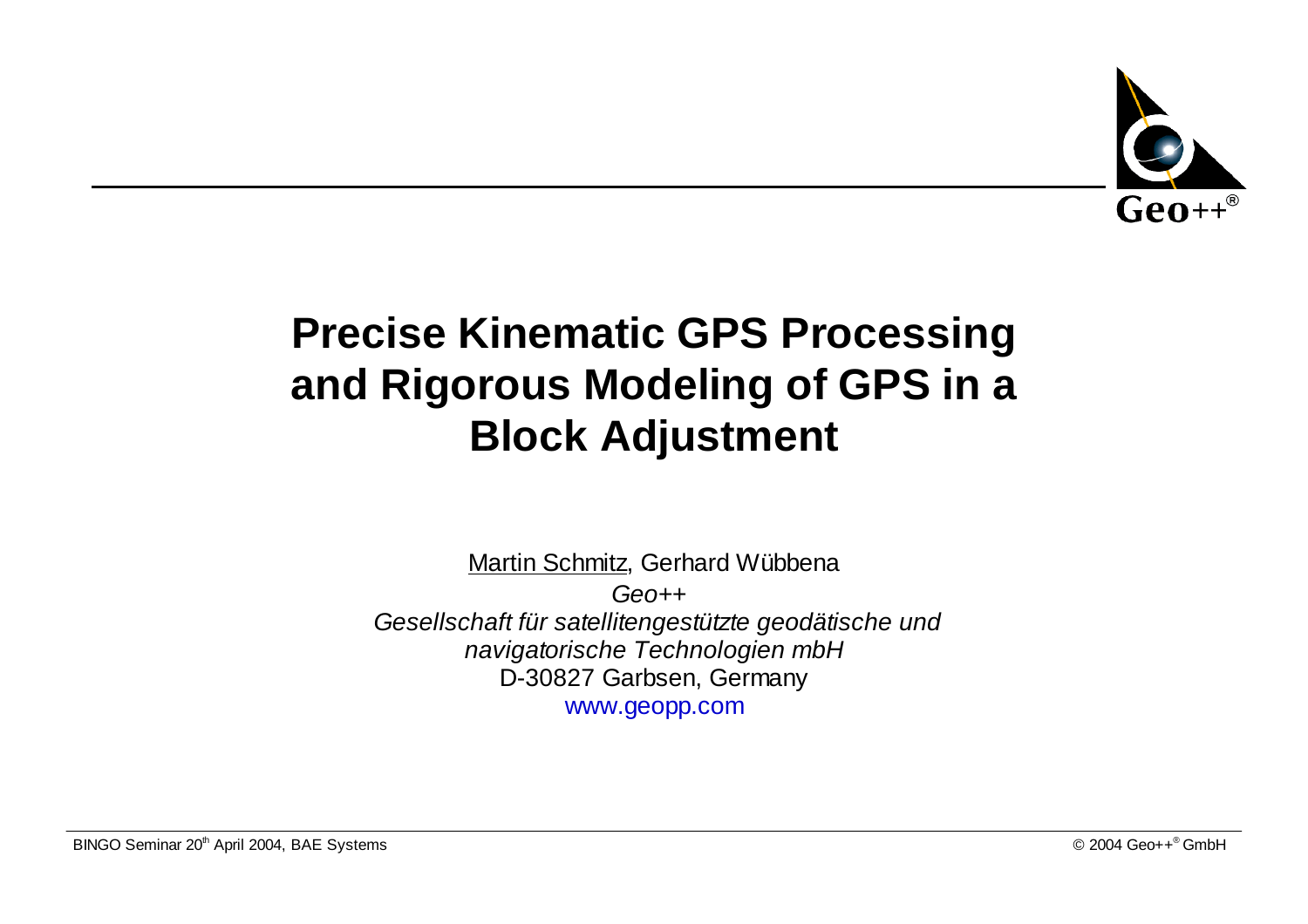## **Content**



- Motivation
- Kinematic GPS Processing
	- GPS Error Sources
	- Systematic GPS Coordinate Errors
- Shift- and Drift Approximation in Combined GPS/Block Adjustment
- Rigorous GPS Model in Combined GPS/Block Adjustment
- Benefit of Rigorous Modeling of GPS
- Data Flow GEONAP/BINGO
- Summary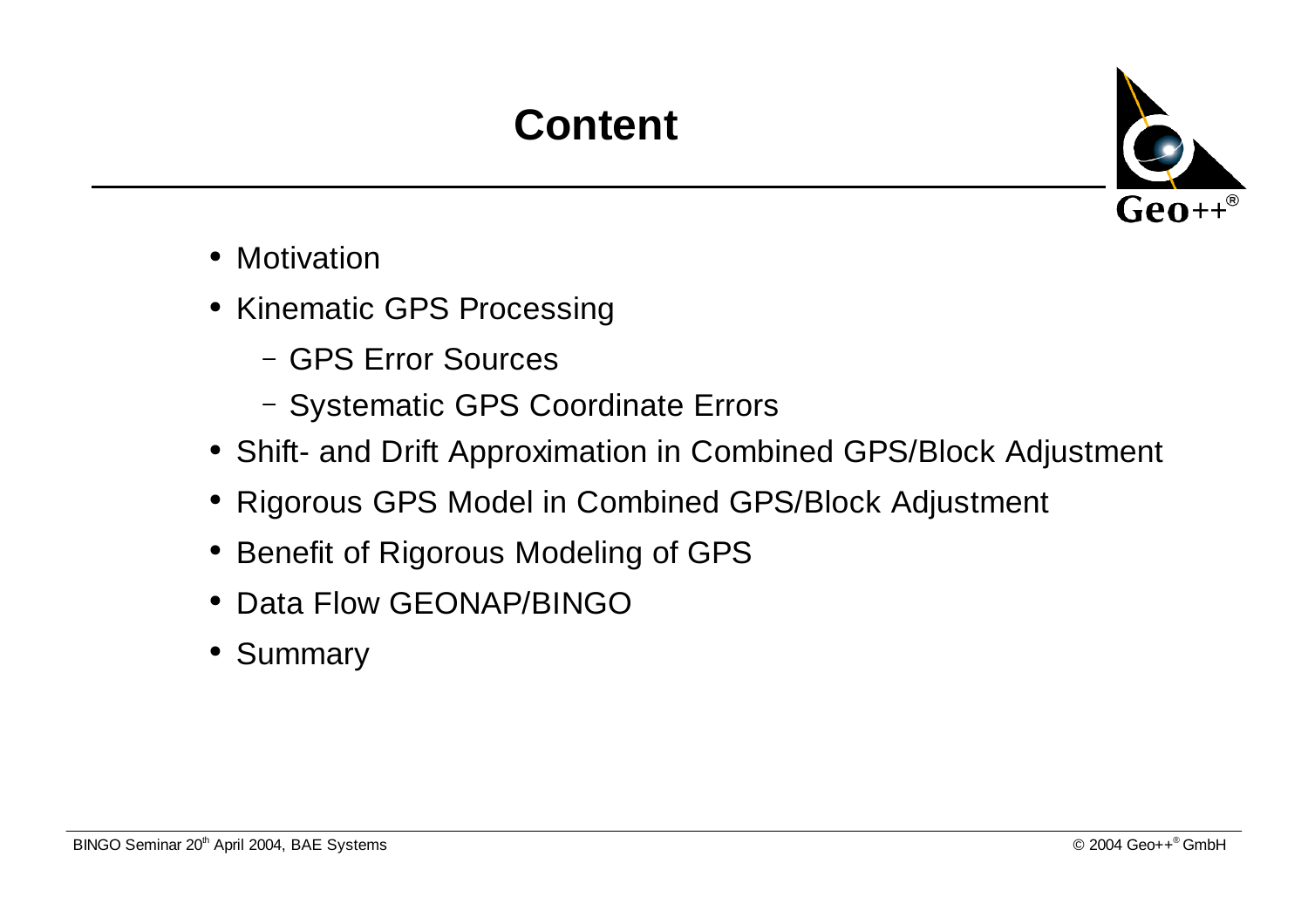# **Motivation**



- precise kinematic GPS processing
- $\bullet\,$  challenging GPS task
- combination of GPS and photogrammetric applications
- handling of remaining GPS coordinate errors
- $\bullet\,$  generally approximation without reflecting GPS model applied
- rigorous GPS Model developed for combined GPS/block adjustment
- GEONAP-K GPS- / BINGO block adjustment
- operationally applied since 1996
- $\bullet\,$  operational experiences underline advantages
- reconsideration of models required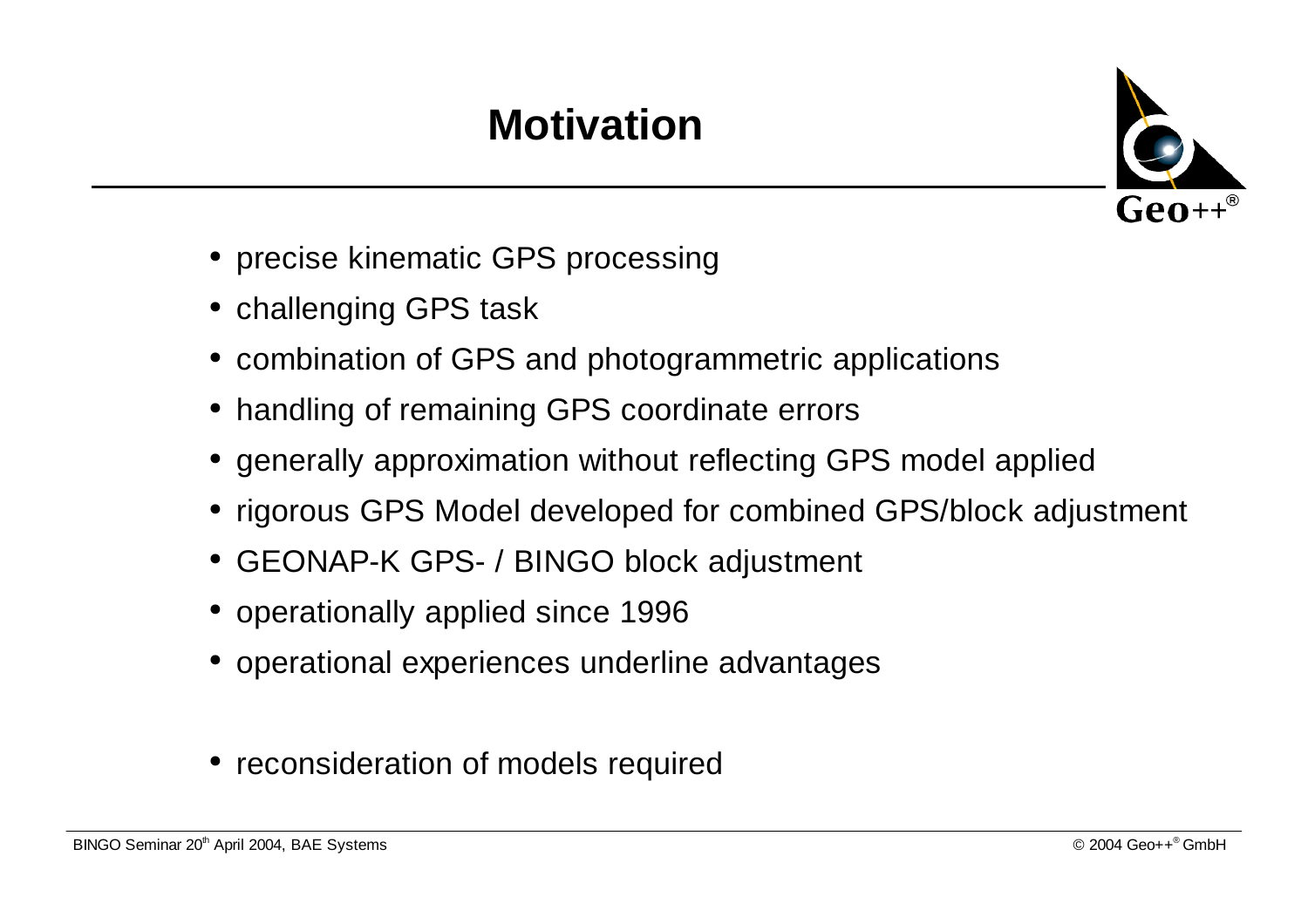# **GPS Error Sources**



- $\bullet$  **station dependent** error
	- $\overline{\phantom{a}}$  antenna phase variation (PCV)
	- multipath
- $\bullet$  **distance dependent** error
	- ionosphere
	- troposphere
	- satellite orbit
- $\bullet$ **•** kinematic GPS: **additional** systematic **coordinate effects**
	- constellation changes
	- approximate or false ambiguity resolution

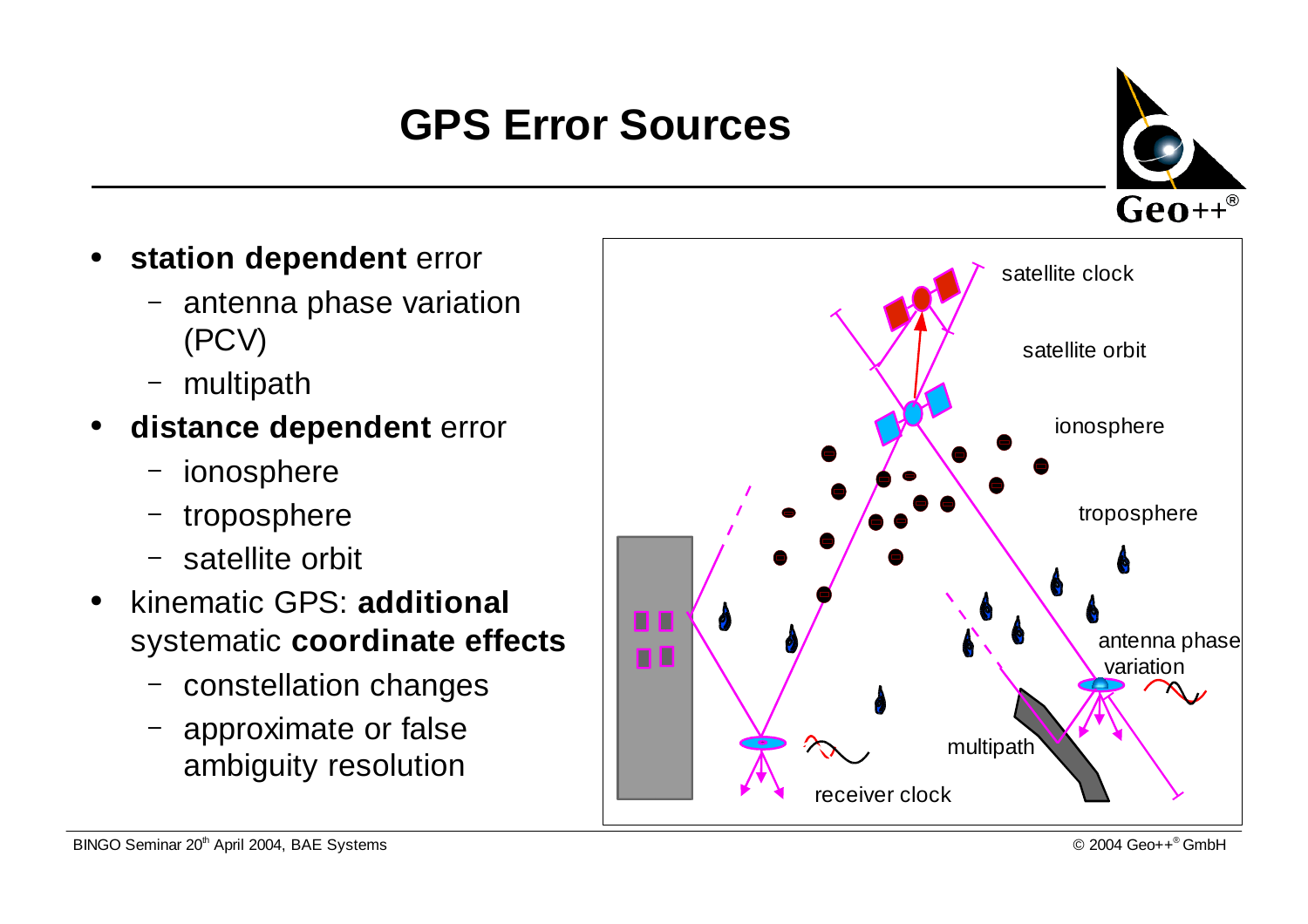### **Magnitude of GPS Error Sources**



| error source             | absolute influence    | relative influence  |
|--------------------------|-----------------------|---------------------|
| satellite orbit          | 2  50 m               | $0.1 2$ ppm         |
| clock                    | $2100$ m              | $0.0$ ppm           |
| ionosphere               | $0.5$ $\ldots$ >100 m | 1  50 ppm           |
| troposphere              | 0.010.5m              | $03$ ppm            |
| multipath code           | m                     | m                   |
| multipath phase          | $mm$ cm               | $mm$ cm             |
| antenna                  | $mm$ cm               | $mm$ cm             |
| high spatial correlation |                       | local (calibration) |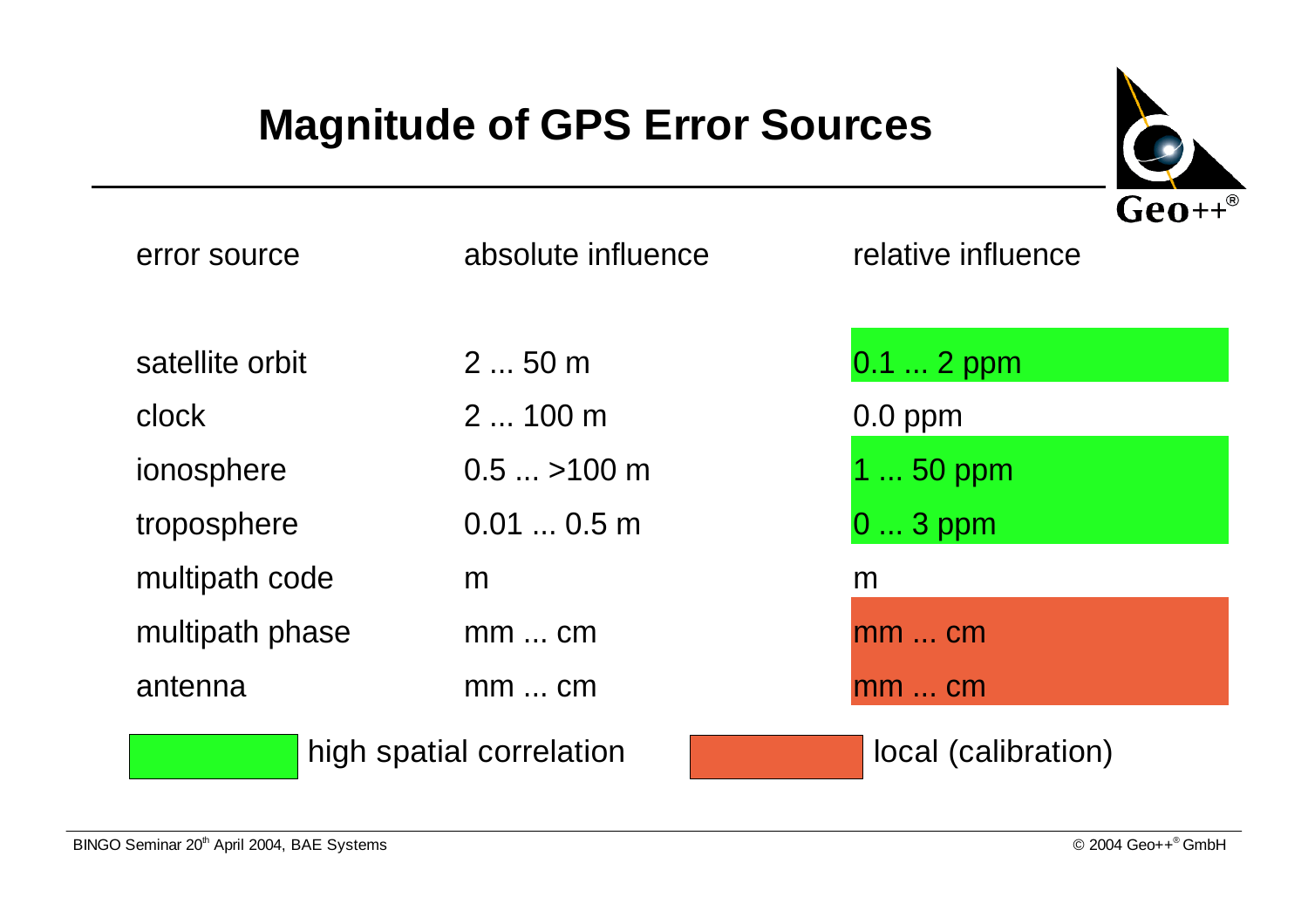### **Systematic GPS Coordinate Errors**

- $\bullet$  systematic GPS coordinate errors may be present due to
	- false ambiguity fixing (time dependent effects)
	- changes in the satellite constellation (discontinuity)
	- GPS error sources
- 0 magnitude of errors depends on
	- geometric GPS conditions (DOP values)
	- known systematic GPS effects
- 0 modeling of these errors attempted in combined adjustment of GPS and aerial triangulation



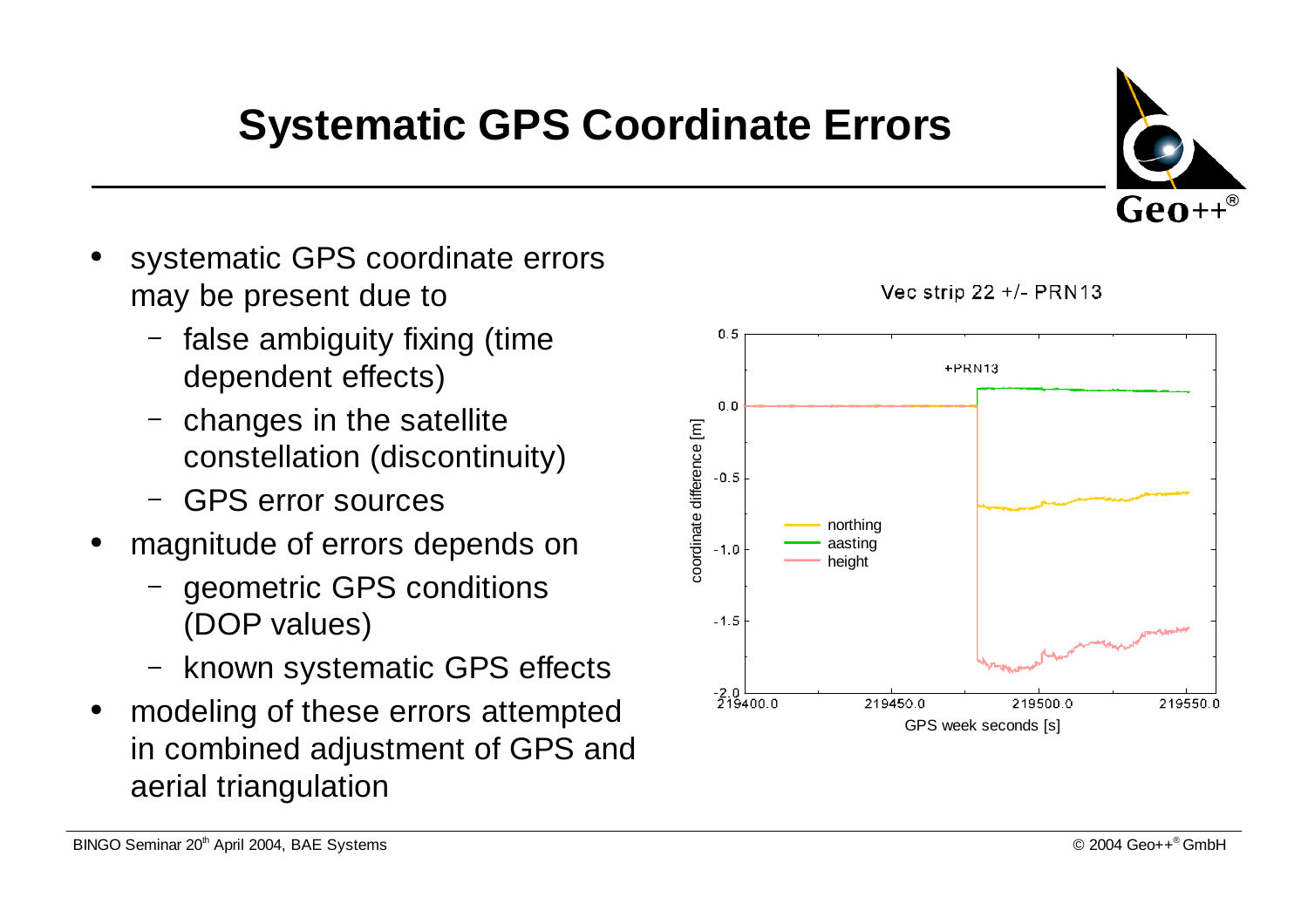### **Modeling of Kinematic GPS**



| <b>Processing</b>       | Kinematic GPS local reference remote | reference      | reference       |
|-------------------------|--------------------------------------|----------------|-----------------|
|                         | <b>station</b>                       | <b>station</b> | station network |
| ambiguity<br>resolution | possible                             | difficult      | possible        |

distance dependent errors:

| · ionosphere | eliminate | ignore, estimate,   ignore, estimate,   estimate,<br>leliminate | leliminate |
|--------------|-----------|-----------------------------------------------------------------|------------|
| troposphere  |           | model, estimate model, estimate model, estimate                 |            |
| . orbit      | BE, PE    | BE, model, PE   BE, model, PE                                   |            |

remaining systematic effects:

| costs                                  | high                           | low                            | low                            |
|----------------------------------------|--------------------------------|--------------------------------|--------------------------------|
| $\cdot$ antenna PCV                    | correct                        | correct                        | correct                        |
|                                        |                                |                                |                                |
| $\cdot$ shift, drift of<br>coordinates | approximate,<br>rigorous model | approximate,<br>rigorous model | approximate,<br>rigorous model |



 $\bullet$  consider costs for choice on reference station(s)

> recommended, but depends very much on application and data

BE broadcast ephemeris PE precise ephemeris PCV phase (center) variations

BINGO Seminar <sup>20</sup>th April 2004, BAE Systems © <sup>2004</sup> Geo++® GmbH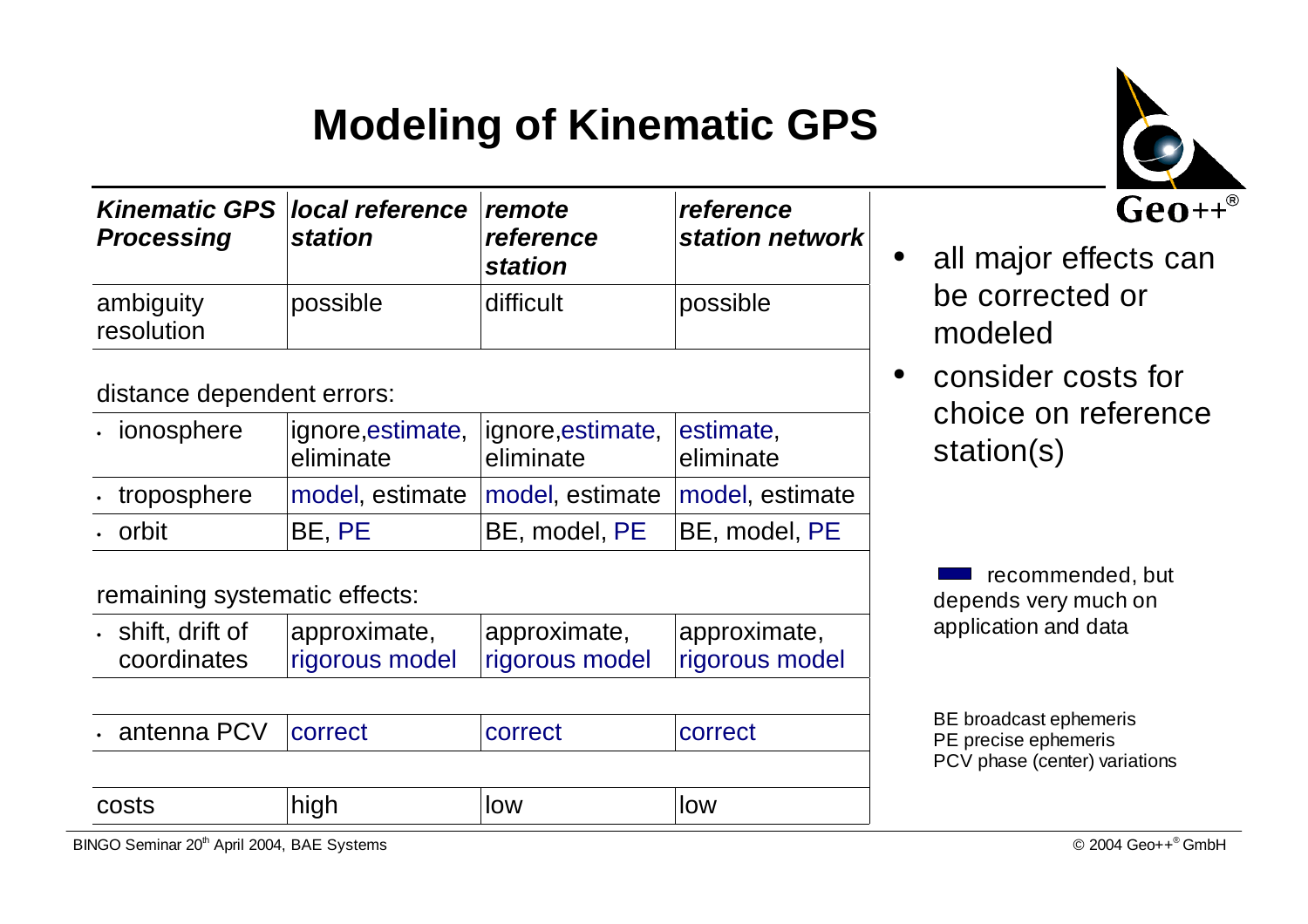## **Distance Dependent GPS Errors**





 $\bullet$ 

 $\bullet$ 

 $\bullet$ 

 $\bullet$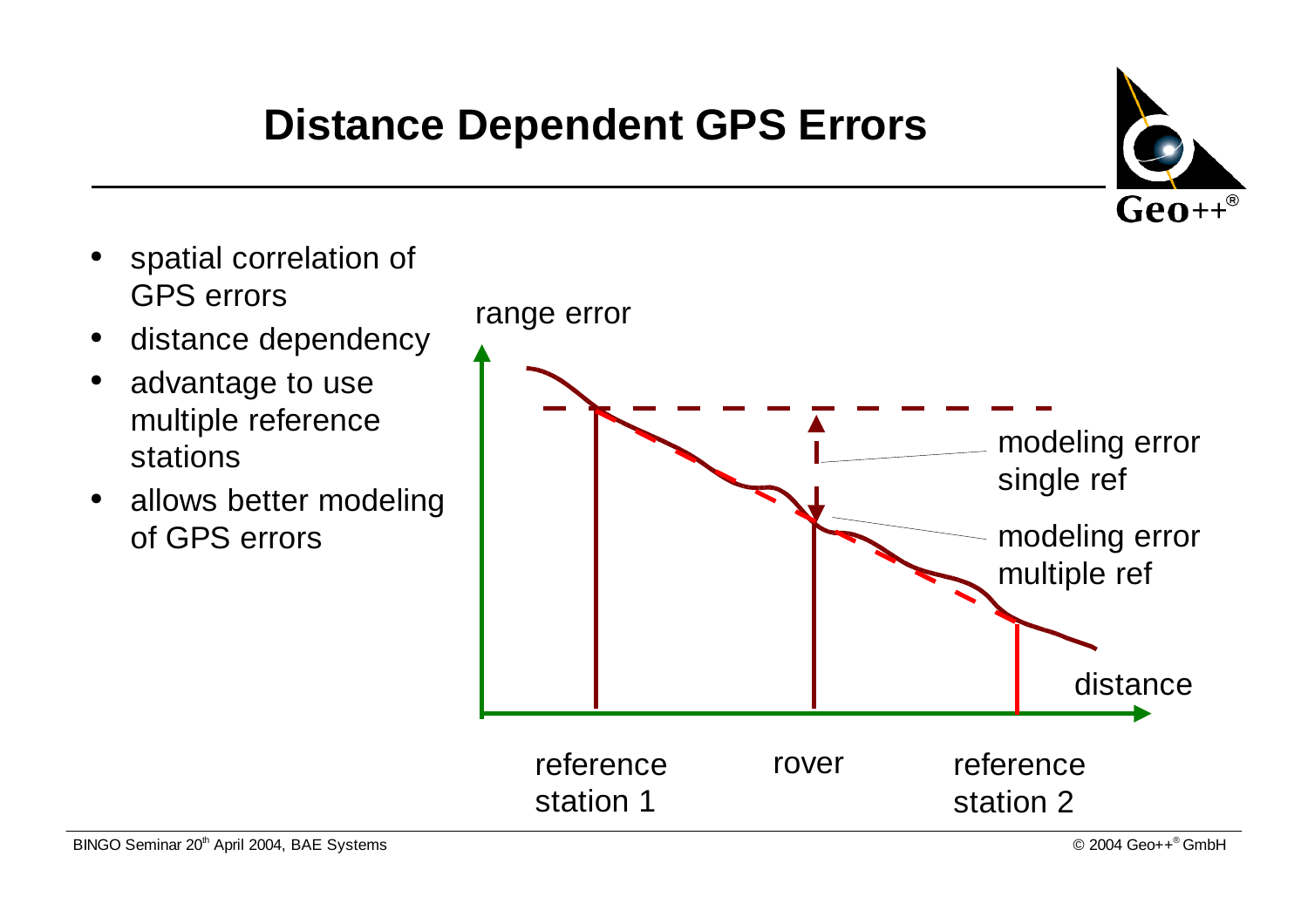# **Geo++® GEONAP**



- GEONAP since 1988
	- Geodetic Navstar Positioning
	- **multi-signal**, **multi-station**, multi-session adjustment (rigorous adjustment of different signals and multiple kinematic and/or static stations)
	- **undifferenced observable** with **complete variance-covariance estimation**
- $\bullet\,$  development and maintenance of GEONAP by Geo++ $^\circ$  since 1990
- advanced GPS software
	- for static and kinematic applications
	- for small, large and regional applications
	- different accuracy levels from mm ... <sup>m</sup>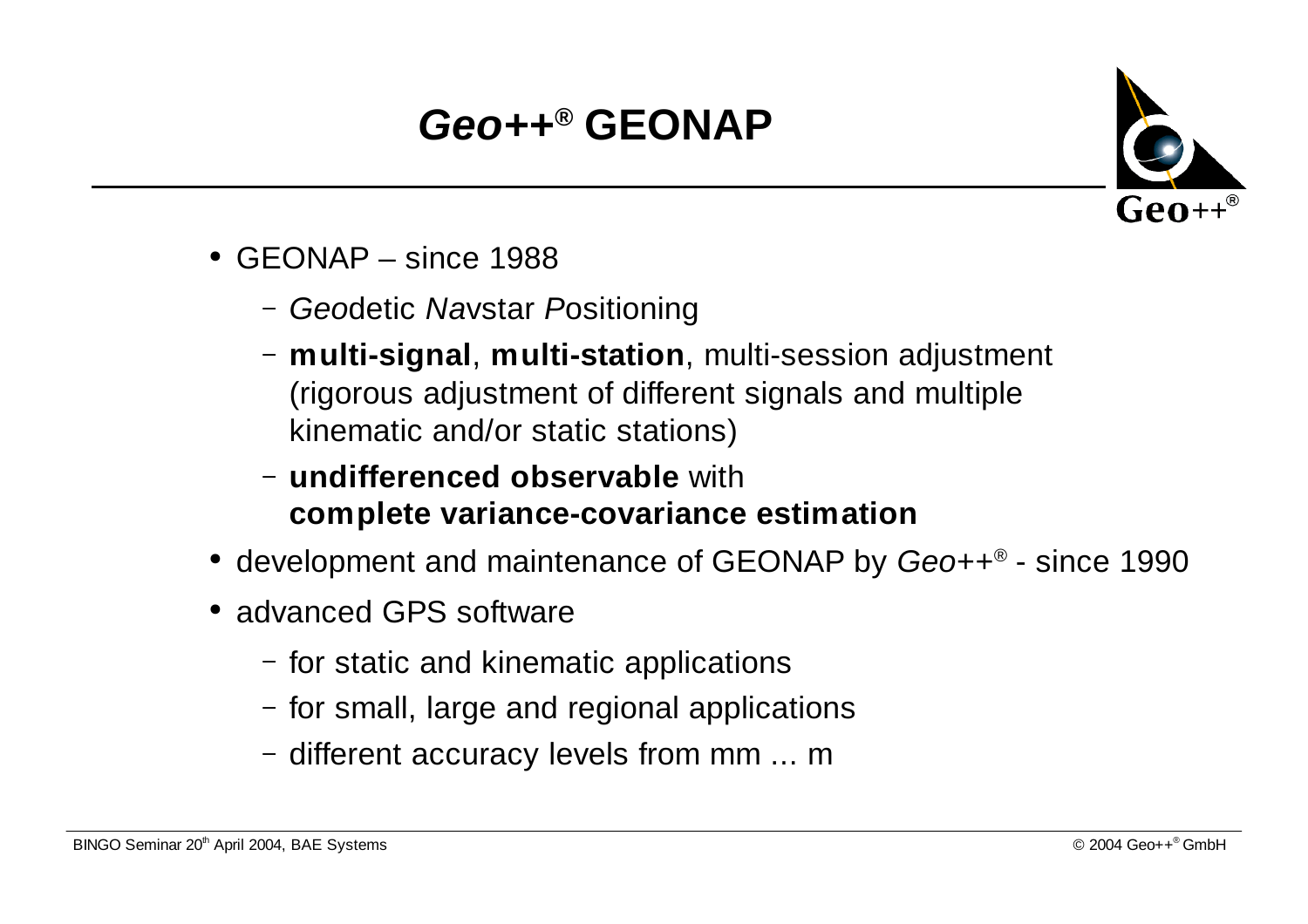# **Geo++® GEONAP**

#### **DGPS**

- trajectory with **dm ... <sup>m</sup>** accuracy
- $\bullet\,$  precise navigation applications
	- **no ambiguity resolution** necessary
	- use of code observations
	- carrier-phase smoothed code observations

#### **PDGPS**

- trajectory with **cm ... dm** accuracy
- $\bullet\,$  precise positioning applications
	- **ambiguity resolution** required
	- simultaneous adjustment of kinematic and reference station data
	- several kinematic and/or reference stations possible

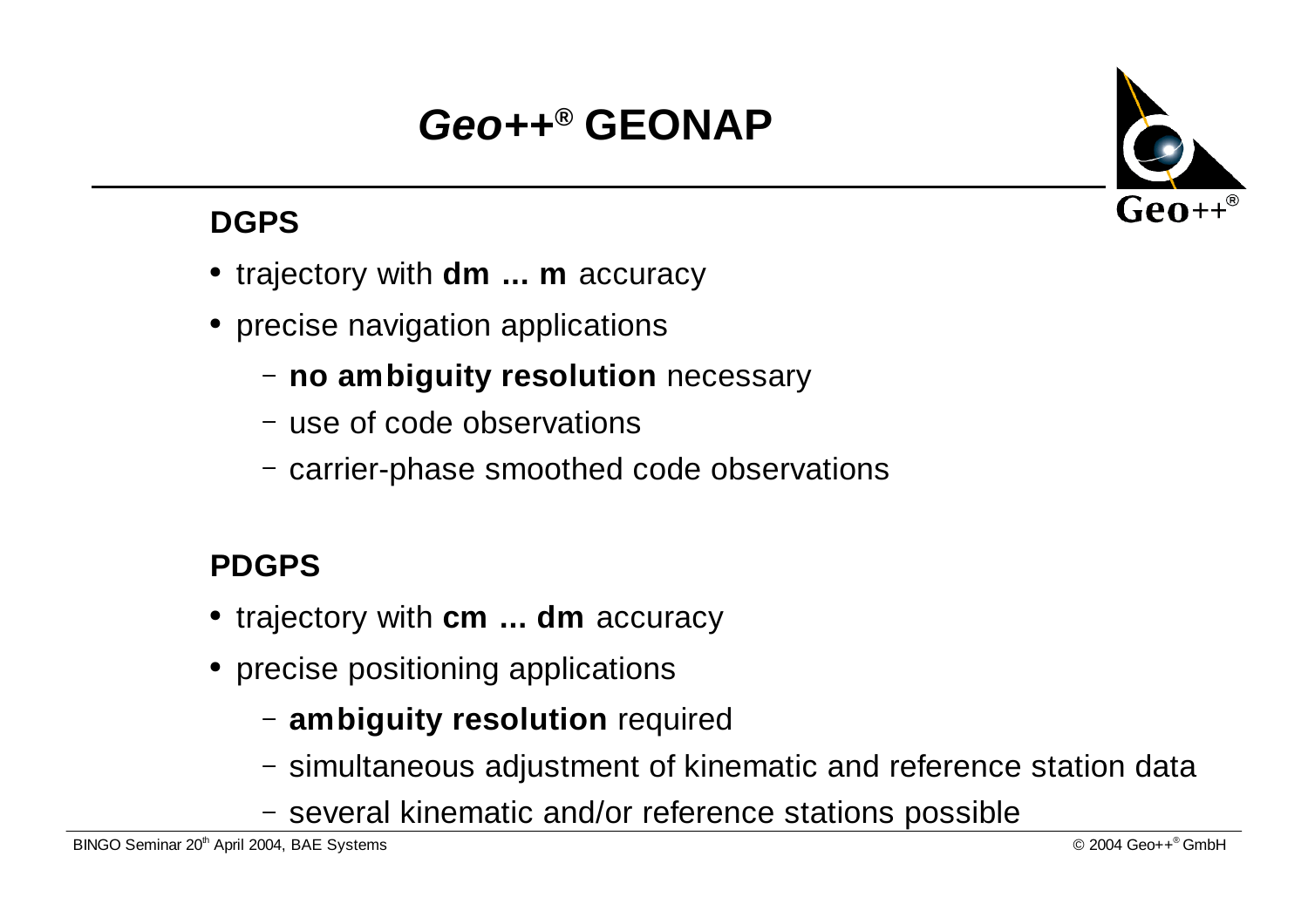# **Geo++® GEONAP**



- application for **photogrammetric application**
- **sophisticated feature**: subsequent processing with

GEONAP-K package for GPS data and BINGO for combined adjustment

- only operationally applied **rigorous GPS modeling in block adjustment**
- also termed CPAS (Combined Phase Ambiguity Solution)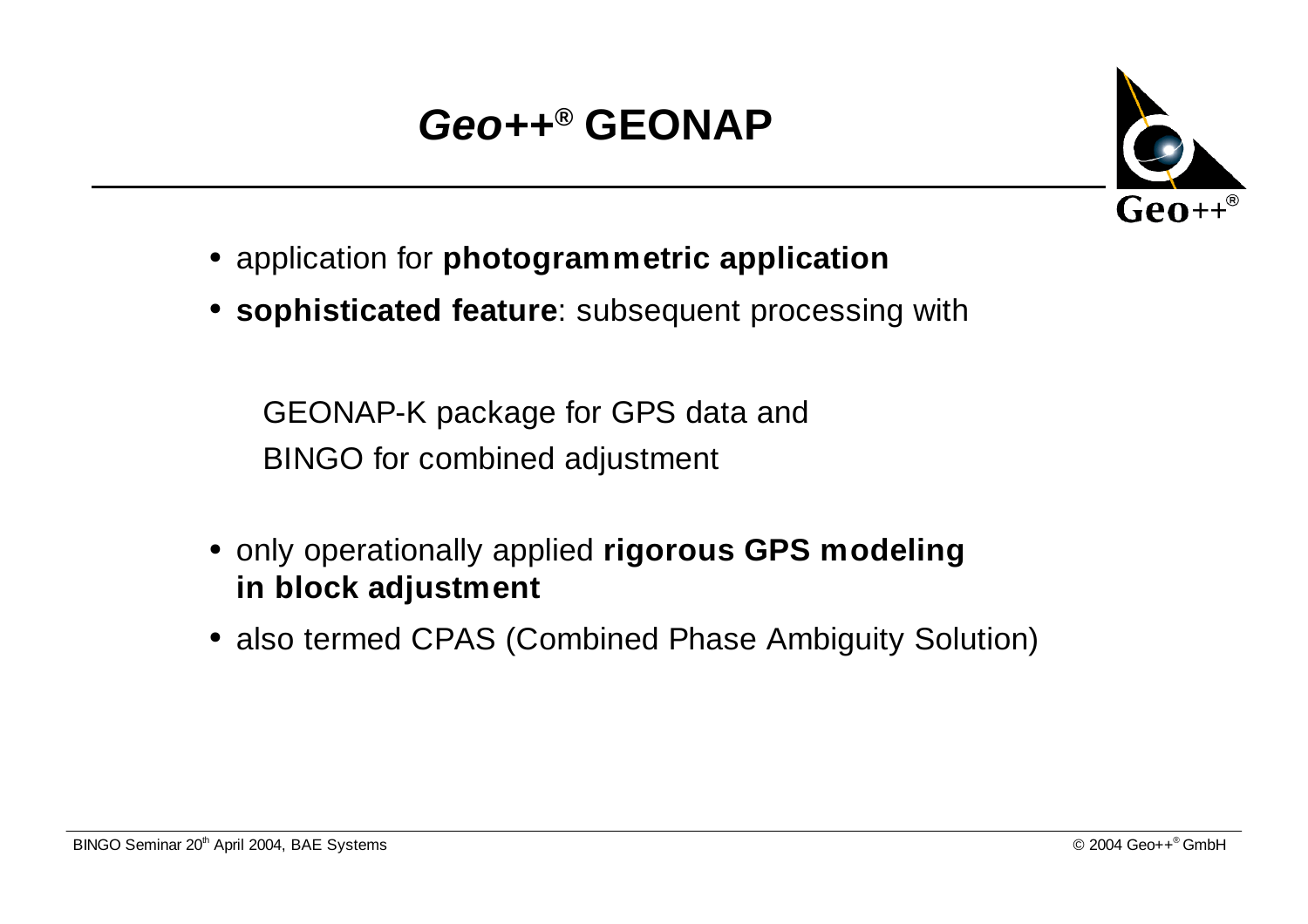# **Relating GPS and Aerial Triangulation**

- $\bullet$  pre-requisite: unchanged or known conditions of antenna/camera for the complete photo-flight
	- **identical reference point** by orientated vector antenna/camera
	- **identical reference time** by interpolation of GPS coordinates or synchronization of GPS and camera
	- $\overline{\phantom{0}}$  **identical geodetic datum** by datum transformation and/or adjustment



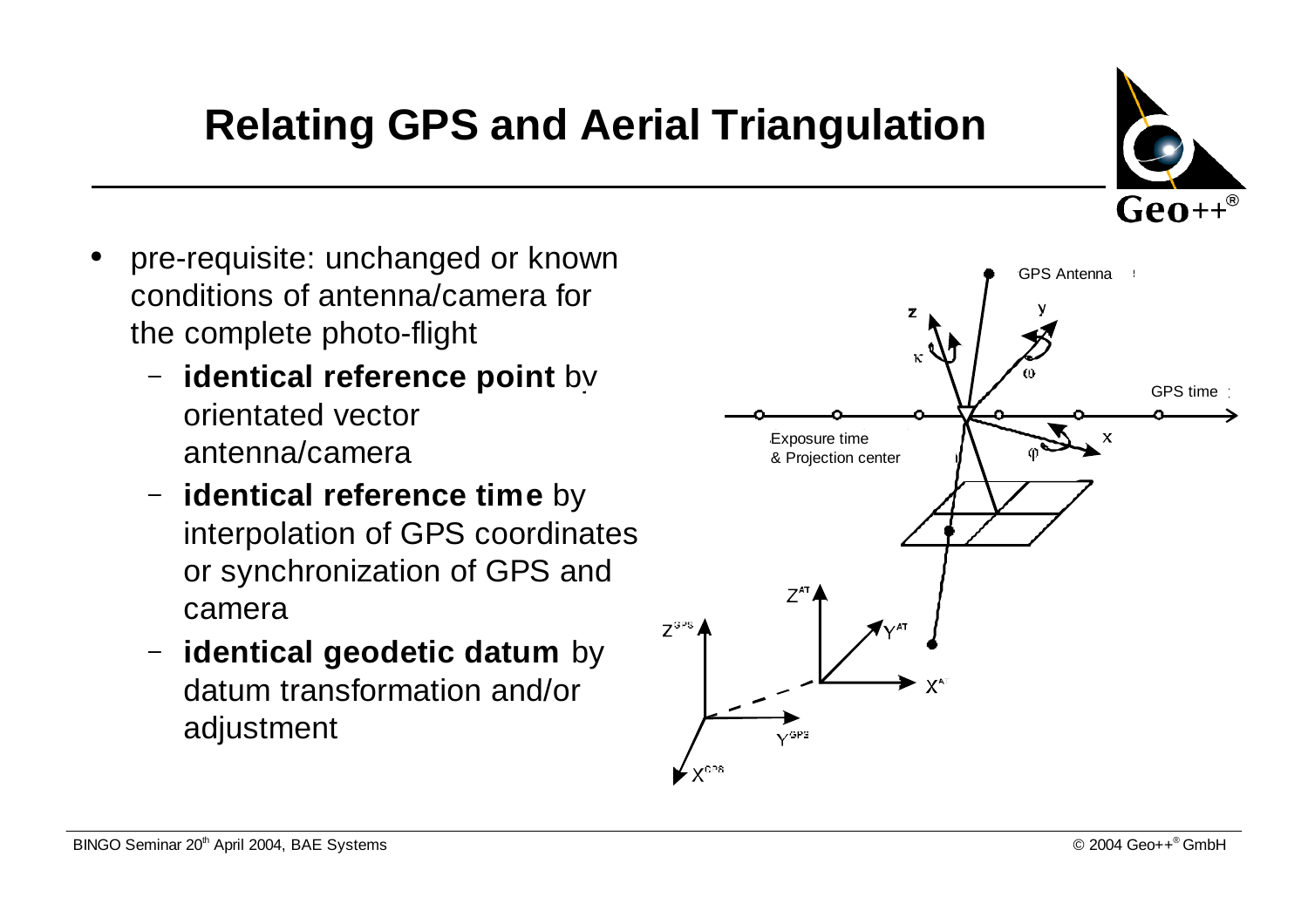### **Shift- and Drift- Approximation in GPS/Block Adjustment**

- $\bullet$ projection center  $\bullet$  GPS and  $\nabla$  AT
- $\bullet$  functioning of the shift- and driftparameter
	- $\overline{\phantom{a}}$  $\overline{\phantom{x}}$  translation and time/strip dependent corrections
		- $\bullet\,$  generally for every strip
		- individual for coordinate components
		- no relationship between strips by GPS
		- considers no changes of satellite constellation
		- 0 approximation of actual GPS model



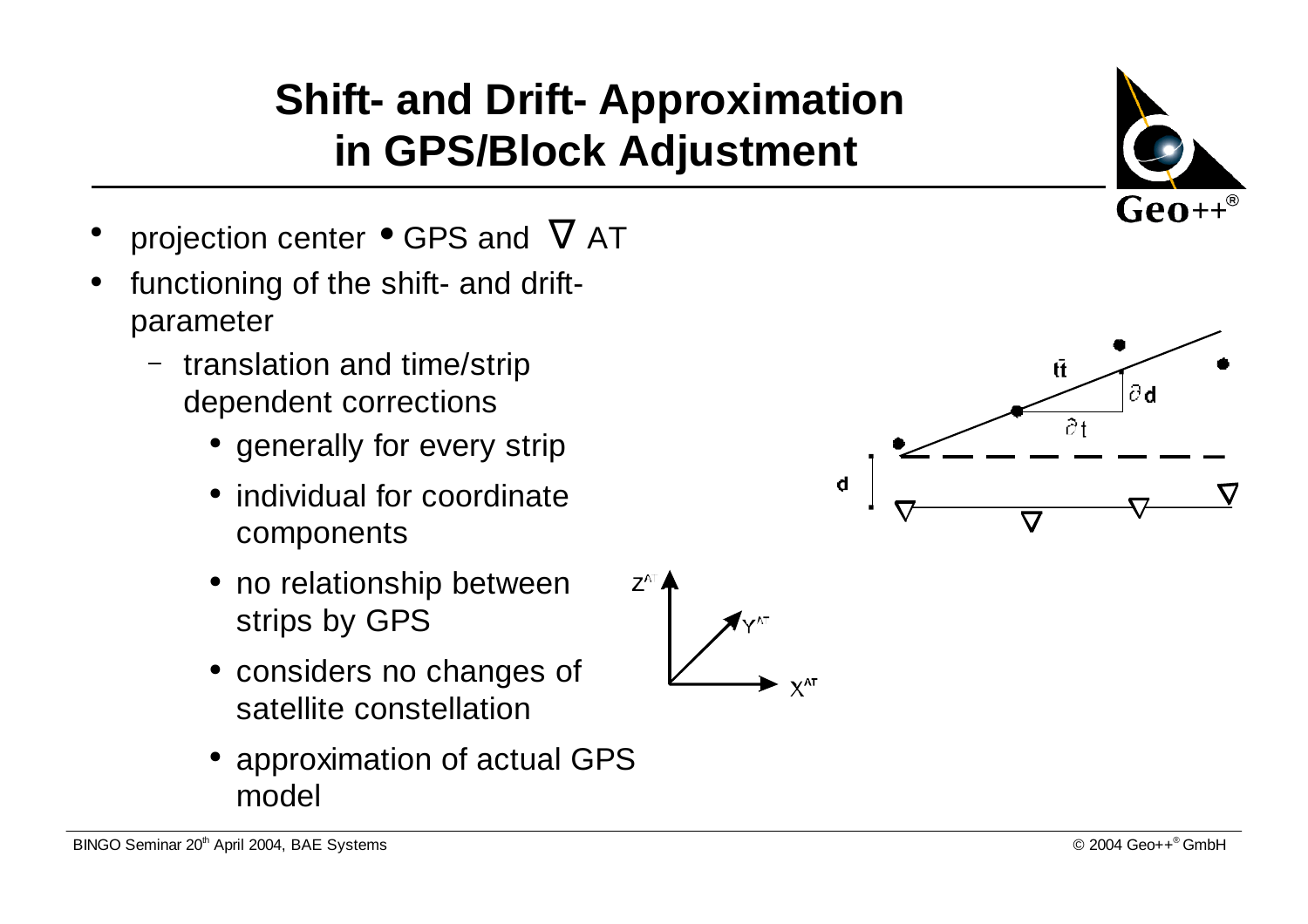### **Rigorous GPS Model in GPS/Block Adjustment**

- $\bullet$ projection center  $\bullet$  GPS and  $\nabla$  AT
- $\bullet$  functioning of rigorous GPS modeling
	- $\overline{\phantom{0}}$  unreliable ambiguities / constellation changes
		- considers actual GPS satellite constellation
		- $\bullet\,$  estimates range/position correction
		- $\bullet\,$  keeps geometric GPS relationship
		- reduces correlation with other parameter



**101** 

**O** 

 $X^{\mathsf{A}}$ 



**d**

 $\mathbf{e}_{1}$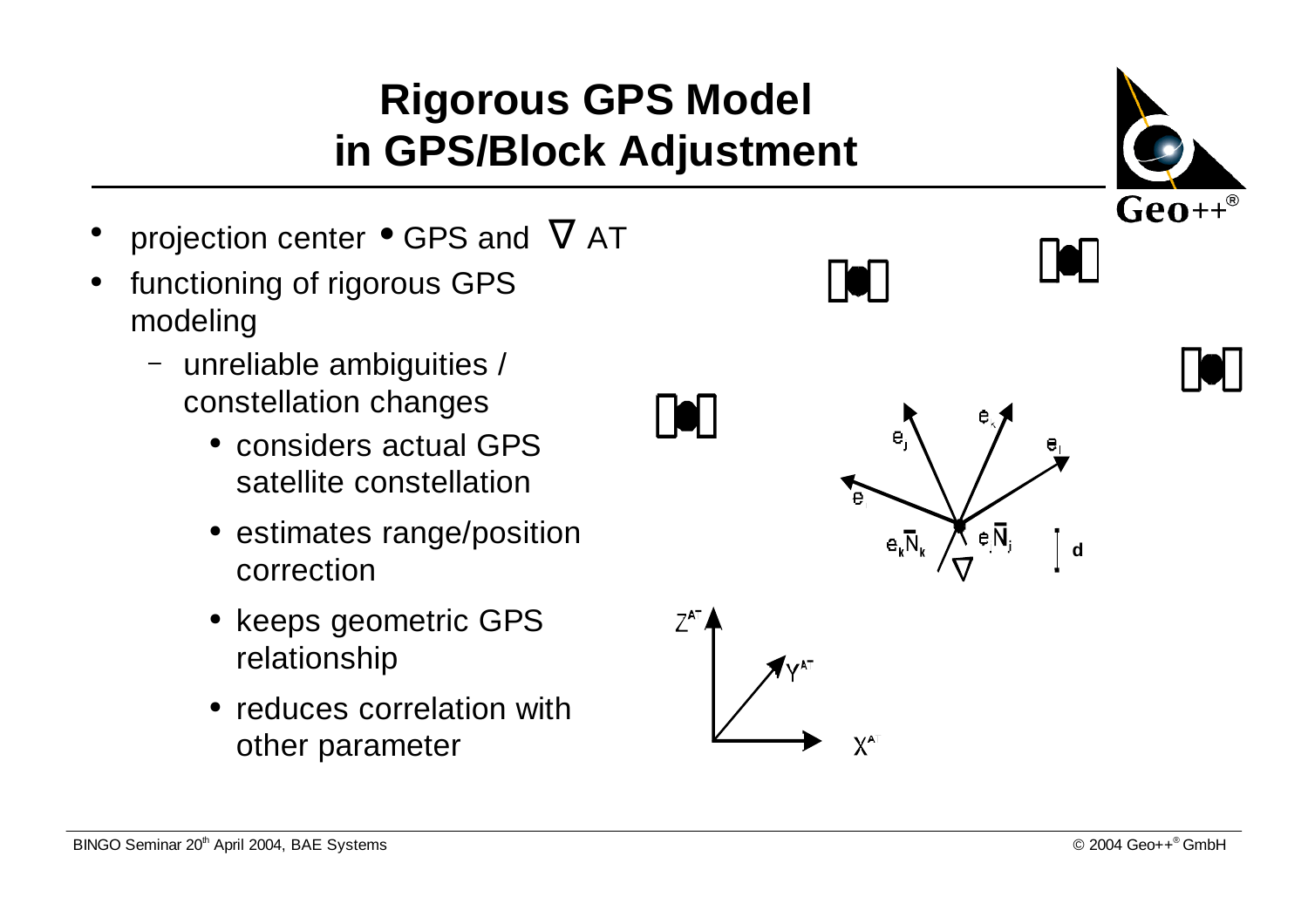

# **Comparison of the Mathematical Models**

 $\bullet$ rigorous GPS model

 $X_{P-i}^{AT} = X_{A-i}^{GPS} + dX_{D} + (QA^{T}P)_{i} * \bar{N}_{i} + R_{i}(\phi \,\omega \,\kappa) * dX_{A}$ 

 $\bullet$  $\bullet\;$  shift and drift approach

$$
X_{P}^{AT} = X_{A}^{GPS} + dX_{D} + \boxed{(dSP_{i})} + R_{i}(\phi \omega \kappa) * dX_{A}
$$

$$
X_{P}^{AT} \t\text{coordinates of projection center}
$$
\n
$$
X_{A}^{GPS} \t\text{(interpolated) coordinates GPS antenna}
$$

$$
d\vec{X}_p
$$
 datum transformation

$$
Q A^T P_i
$$
 GPS design information

$$
\bar{N}_i
$$
 *ambiguity/range term*

$$
\mathbf{R}_{i}(\phi\,\omega\,\kappa)
$$
 rotation matrix from block adjustment/IMU

$$
dX_A
$$
 vector GPS antenna/projection center

- shift & drift parameter term *dSPi*
	- photo i

*i*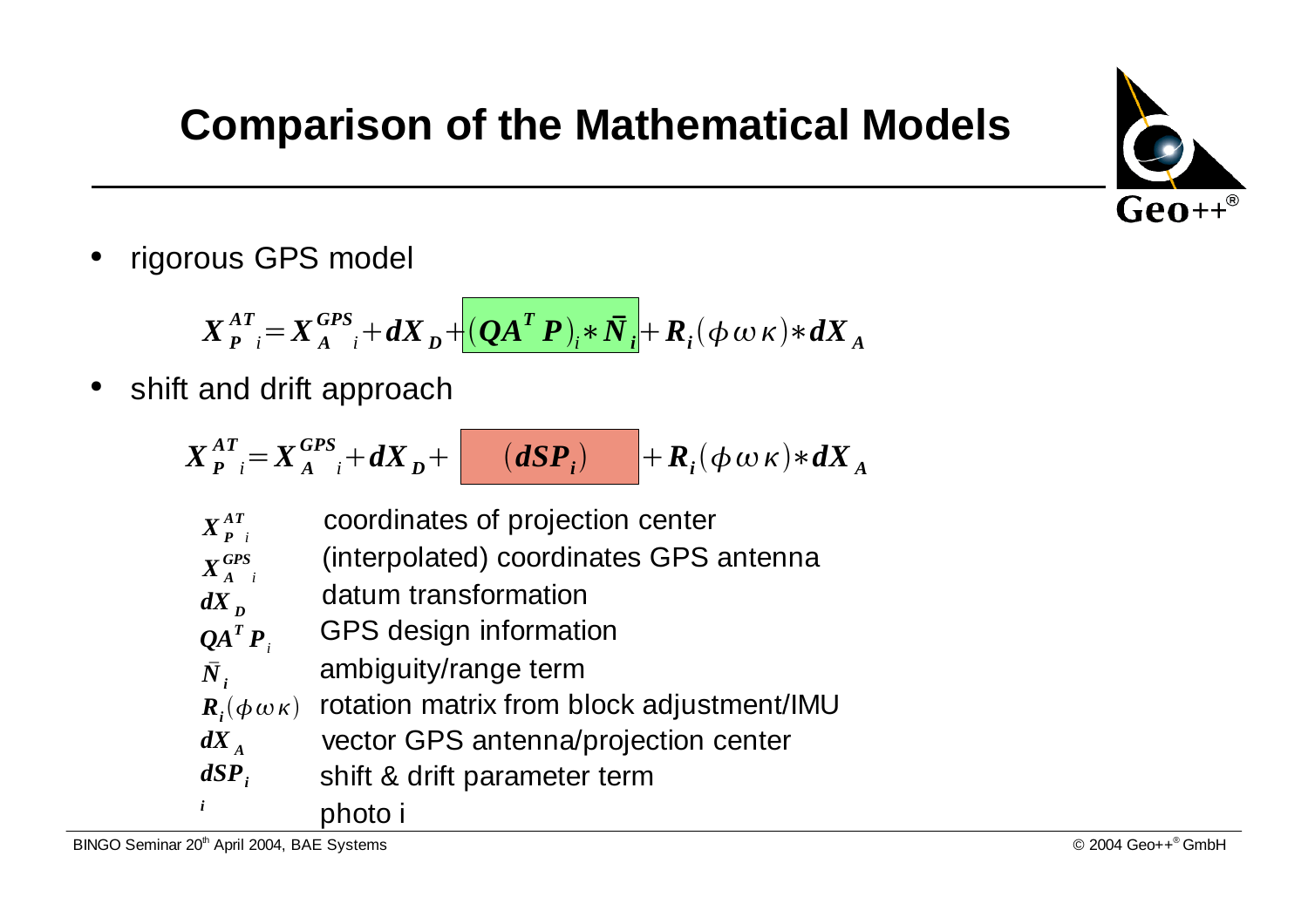### **Interface betweenGPS and Block Adjustment**



- $\bullet$  complete design-information accessible by elevation e and azimuth a of the GPS satellites  $a_{\scriptscriptstyle k}$ *T*  $A_j = \begin{bmatrix} a_1 \\ a_2 \\ \vdots \\ a_k \end{bmatrix}$   $A_i^T = \begin{bmatrix} e_x \\ e_y \\ e_z \\ e_z \\ c_0 dt \end{bmatrix} = \begin{bmatrix} -\cos e \cos \alpha \\ -\cos e \sin \alpha \\ -\sin e \\ 1 \end{bmatrix}$
- $\bullet$  book keeping of GPS ambiguities N (wavelength  $\lambda)$

$$
\bar{N}_i = \begin{bmatrix} \bar{N}_1 \\ \bar{N}_2 \\ \cdots \\ \bar{N}_k \end{bmatrix} = \lambda \cdot \begin{bmatrix} N_1 \\ N_2 \\ \cdots \\ N_k \end{bmatrix}
$$
  $N_k = \{\begin{cases} \text{O reliable fixed} \\ \text{1 not reliable fixed} \end{cases}$ 

 $\bullet$  estimation of coordinate correction in combined adjustment

$$
dX_i = (QA^T P_i) * \overline{N}_i
$$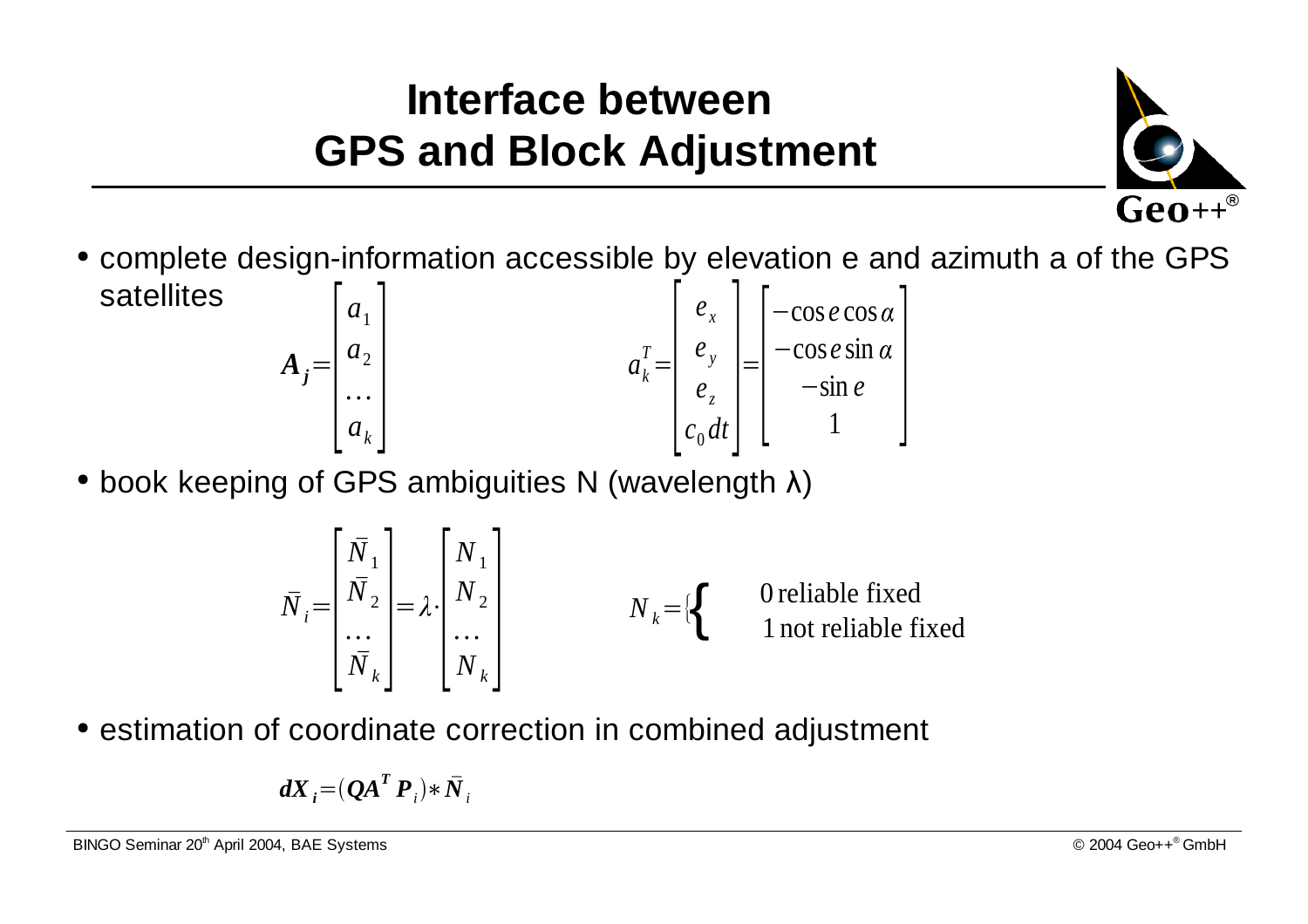

# **Benefits of Rigorous Modeling of GPS**

- correct modeling of all GPS errors
- independent of strips/block
- considers the actual GPS model
- considers time dependent effects and GPS constellation changes
- reduced number of unknowns
- $\bullet\,$  relative accuracy of GPS coordinates is maintained (for all strips and complete block)
- $\bullet\,$  no crossing strips required
- $\bullet\,$  separation of systematic GPS errors from
	- e.g. datum parameters
	- additional parameters e.g. interior orientation
- $\bullet\,$  reduction of ground control points and side lap possible
- cost reduction feasible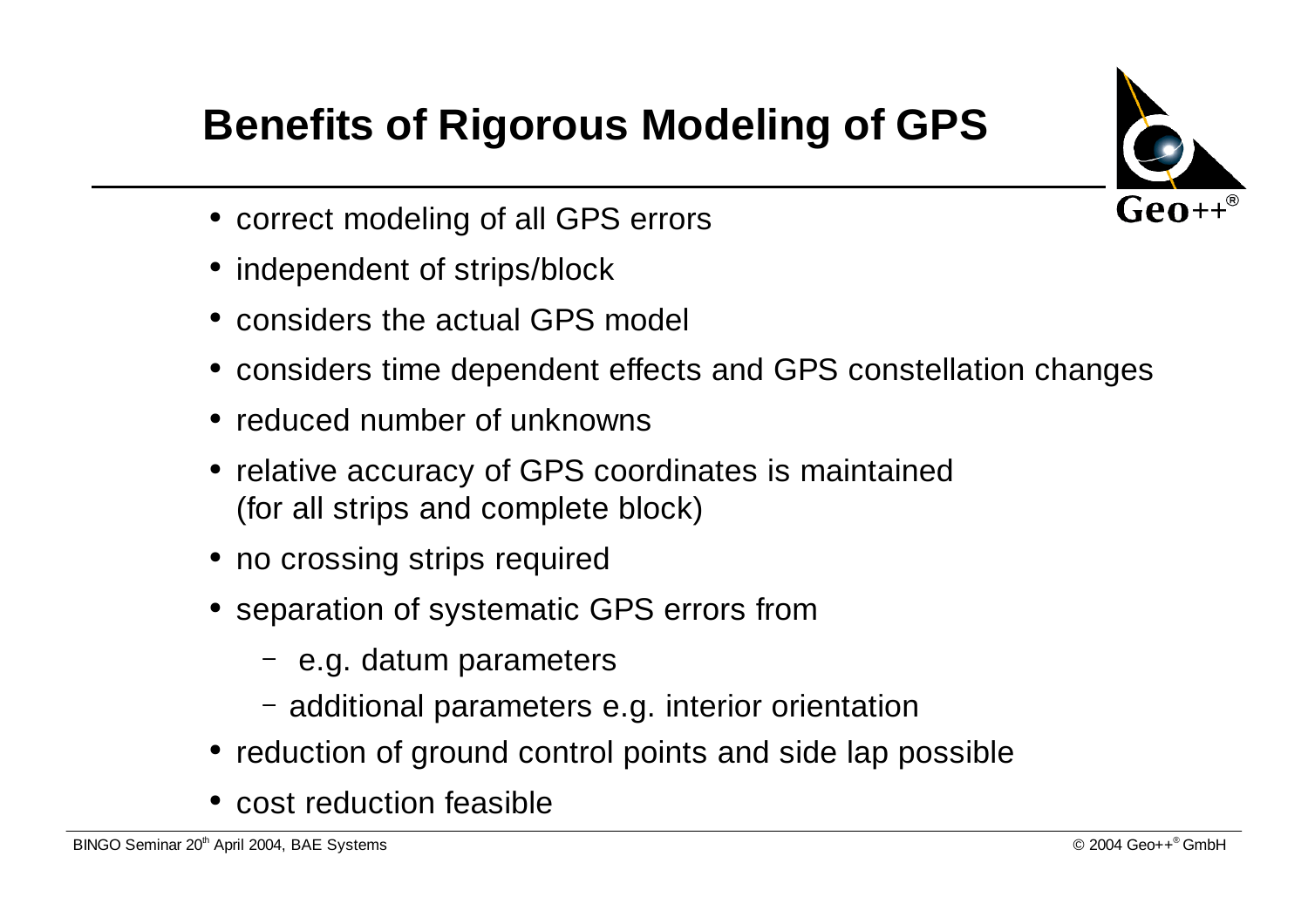# **Data Flow GEONAP/BINGO**



- $\bullet$  $\bullet\;$  standardized precise kinematic GPS processing
- $\bullet$  provides trajectory of kinematic GPS antenna
- 0 provide design information and ambiguity status for every event
- $\bullet$ • not necessary to solve all ambiguities
- 0 coordinate transformation
- $\bullet$  complete information to rigorously model GPS in block adjustment

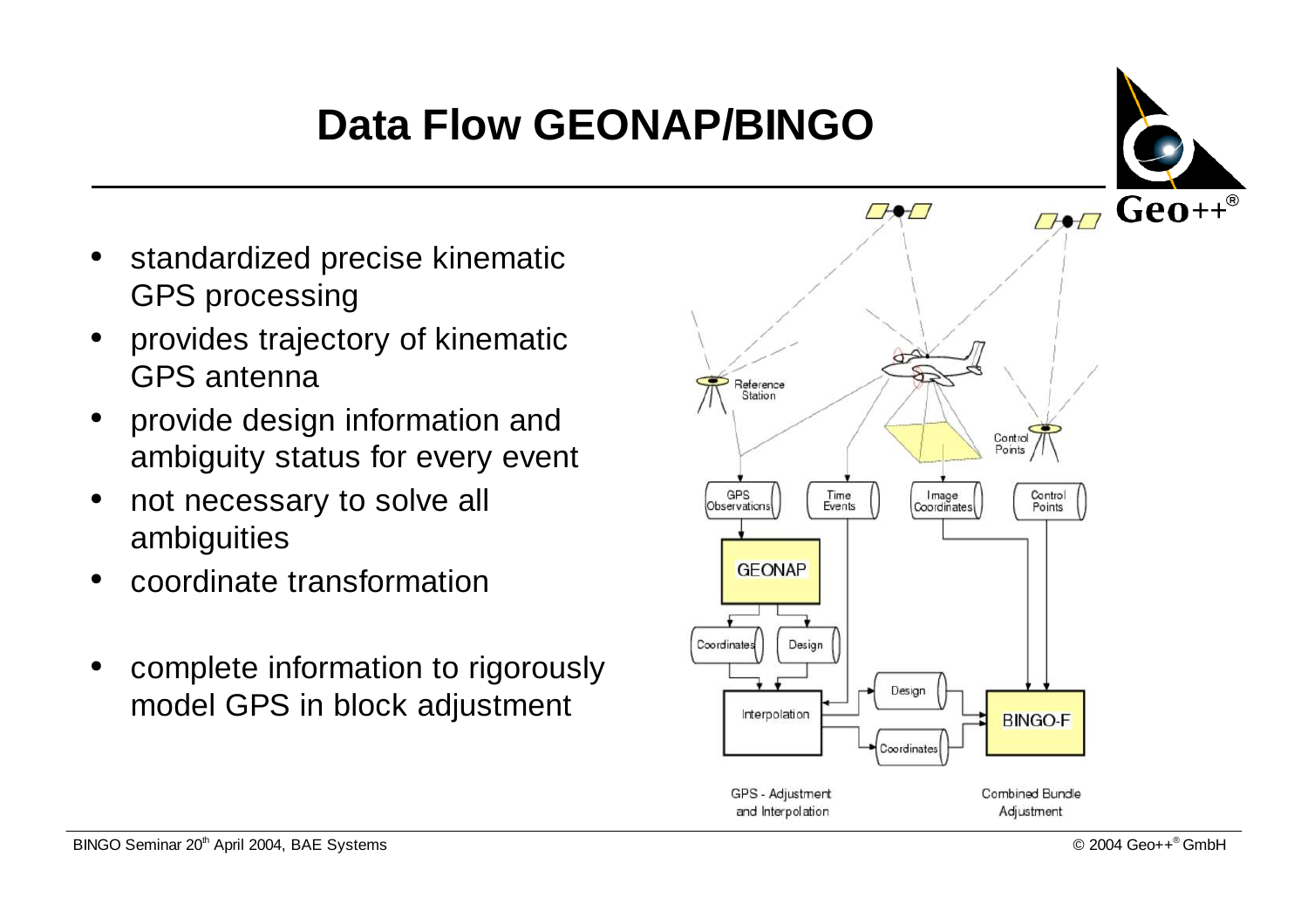# **Summary**



- $\bullet$  precise kinematic GPS processing revisited
	- all major error components can be corrected or modeled
	- advantages of multiple reference stations
- 0 rigorous GPS modeling in combined GPS/block adjustment revisited
	- uses the actual GPS satellite geometry
	- advantages and benefits of approach
		- $\bullet\,$  keeps geometric GPS relationship / strengthening of geometry in block adjustment
		- correct functional GPS model / reduced correlation with other parameter
- 0 operational procedure with GEONAP-K and BINGO since 1996